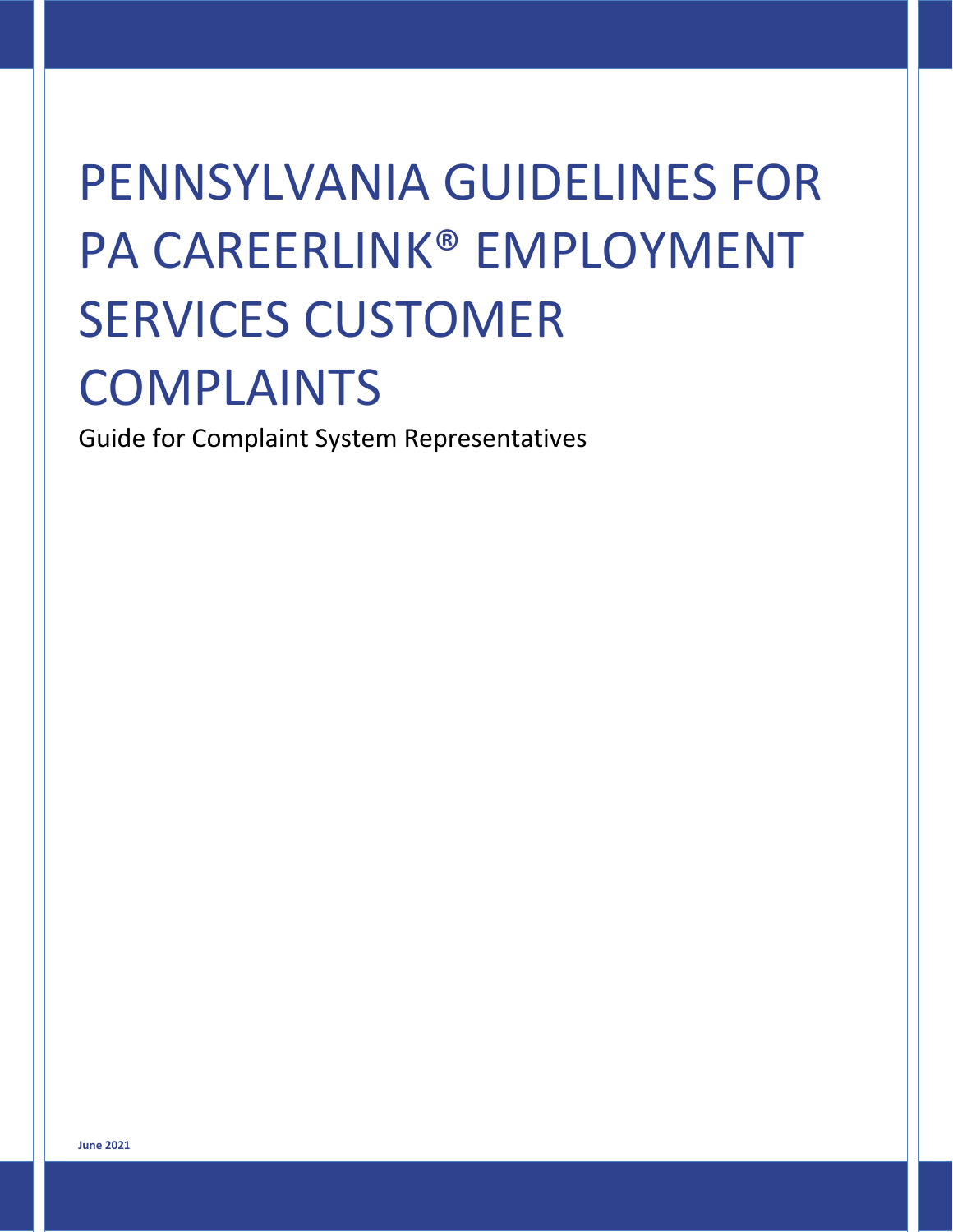| DESIGNATION OF STATE AND LOCAL EMPLOYMENT SERVICES COMPLAINT SYSTEM REPRESENTATIVES 2 |  |
|---------------------------------------------------------------------------------------|--|
|                                                                                       |  |
|                                                                                       |  |
|                                                                                       |  |
|                                                                                       |  |
|                                                                                       |  |
|                                                                                       |  |
|                                                                                       |  |
|                                                                                       |  |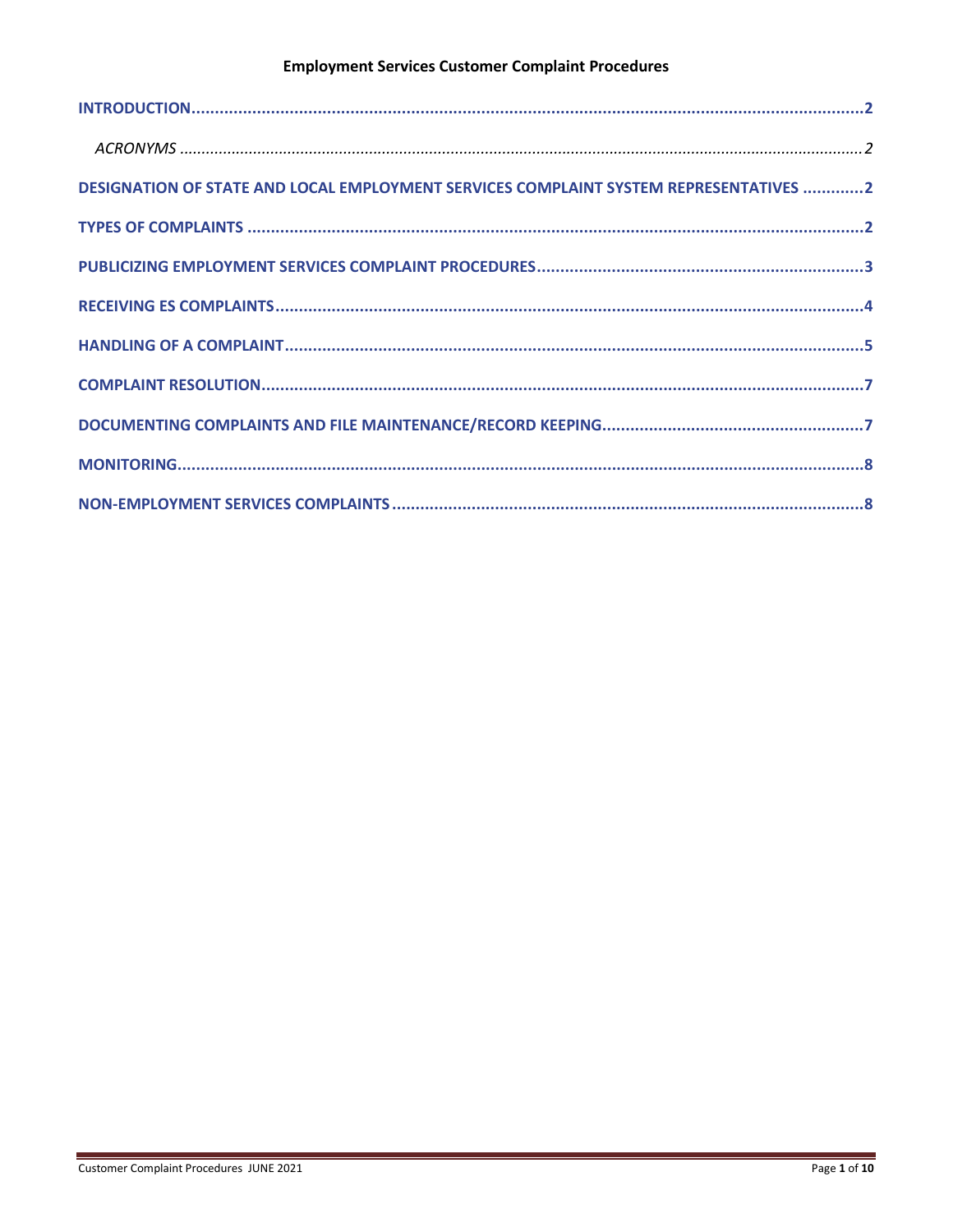## <span id="page-2-0"></span>**INTRODUCTION**

<span id="page-2-1"></span>The purpose of this resource is to provide guidelines for the PA CareerLink® Employment Services (ES) Customer Complaint procedures. These guidelines will standardize forms and procedures for the ES and employment law complaint system used in each Local Workforce Development Area (LWDA). These guidelines will also ensure that ES Complaint System Representatives and staff serving customers are aware of and compliant with a standardized process for handling customer complaints.

# *ACRONYMS*

| Acronym      | <b>Meaning</b>                                 |
|--------------|------------------------------------------------|
| <b>BWPO</b>  | Bureau of Workforce Partnership and Operations |
| EO           | <b>Equal Opportunity</b>                       |
| <b>ES</b>    | <b>Employment Services</b>                     |
| <b>ETA</b>   | <b>Employment and Training Administration</b>  |
| L&I          | PA Department of Labor and Industry            |
| <b>LWDA</b>  | Local Workforce Development Area               |
| <b>MSFW</b>  | Migrant and Seasonal Farmworker                |
| <b>OEO</b>   | Office of Equal Opportunity                    |
| <b>SMA</b>   | <b>State Monitor Advocate</b>                  |
| <b>SWA</b>   | <b>State Workforce Agency</b>                  |
| <b>USDOL</b> | United States Department of Labor              |
| WIOA         | Workforce Innovation and Opportunity Act       |

# <span id="page-2-2"></span>**DESIGNATION OF STATE AND LOCAL EMPLOYMENT SERVICES COMPLAINT SYSTEM REPRESENTATIVES**

At the state level, the Bureau of Workforce Partnership and Operations (BWPO) Director will designate a statewide ES Complaint System Representative.

At the local area level, either the ES Office Manager, BWPO Supervisor, or Site Administrator is responsible for the day‐to‐day management of the local ES complaint system. The ES Office Manager may identify a designee, referred to as an ES Complaint System Representative, to handle and investigate complaints at the PA CareerLink® site. The ES Office Manager must ensure an ES Complaint System Representative is available during normal business hours to take complaints and explain how the ES complaint system works.

Each PA CareerLink® site has designated a Complaint System Representative and backup in consultation with the LWDA and the local state entity. The backup Complaint System Representative can be the Local Workforce Development Supervisor.

## <span id="page-2-3"></span>**TYPES OF COMPLAINTS**

The ES Complaint System allows for the collection, referral and resolution of different complaint types that allege violations of provisions found within Workforce Innovation and Opportunity Act (WIOA) Title III (Wagner-Peyser Act), including apparent violations. There are two general types of ES complaints: ES related and employmentrelated law. In other words, the ES Complaint System handles complaints involving failure to comply with Wagner-Peyser ES regulations and complaints against an employer about the specific job to which the applicant was referred through the ES. The ES Complaint System also accepts, refers, and, under certain circumstances, tracks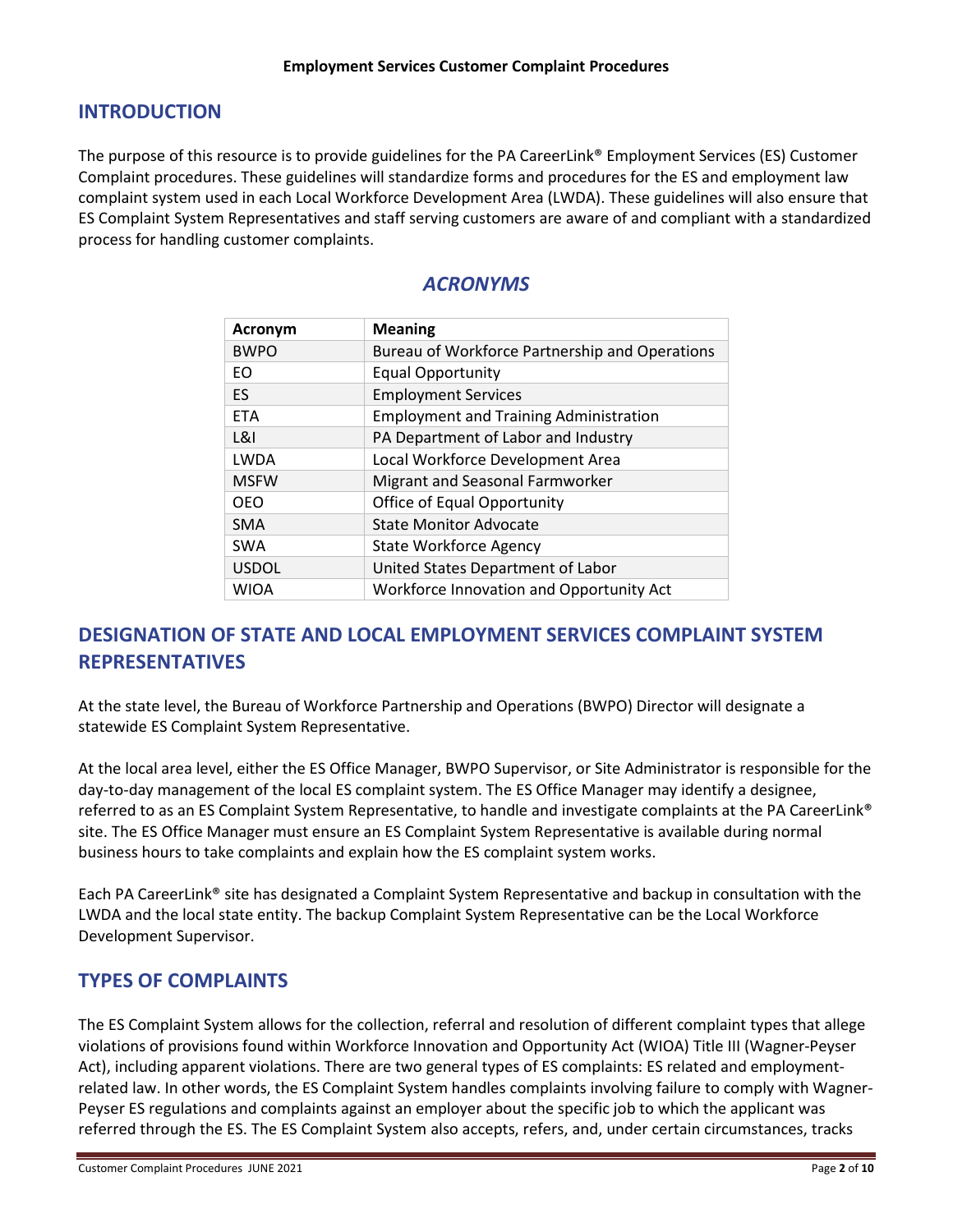complaints involving employment-related laws.

- *ES related complaints*: ES related complaints must be reported within 24 months of the alleged offense, otherwise the complaint will be treated as a Non‐ES related complaint. ES related complaints involve complaints against a business or the agency (ES). The ES Complaint System Representative will work with individuals and businesses to gain complaint resolution. Informal resolution is the preferred method.
- *Employer related complaints*: A complaint against a business regarding a specific job to which the applicant was referred through the ES Complaint System.
- *Agency related complaints*: An agency related complaint is when a complainant alleges that the State Workforce Agency (SWA) (i.e., PA Department of Labor & Industry (L&I)) or PA CareerLink® staff, through actions or omissions, violated or failed to comply with Wagner‐Peyser regulations.
- *Employment related law complaint*: An employment‐related law complaint is a complaint alleging an employment-related law was violated. Employment-related laws are laws that relate to the employment relationship, such as those enforced by US Department of Labor's Wage and Hour Division, OSHA, or other Federal, State, or local agencies. Examples of this type of complaint include, but are not limited to, wages, housing, and transportation.
- *Apparent Violations (20 CFR 658.419)*: If the SWA, an ES office employee, or outreach staff observes, has reason to believe, or is in receipt of information regarding a suspected violation of employment-related laws or ES regulations by an employer, except field checks (20 CFR 653.503) or complaints (20 CFR 658.411), the employee must document the suspected violation and refer this information to the ES Office Manager.

## <span id="page-3-0"></span>**PUBLICIZING EMPLOYMENT SERVICES COMPLAINT PROCEDURES**

All direct recipients of WIOA Title III (Wagner-Peyser Act) funds are required to prominently display within the public's view official posters and other public notice materials as supplied by L&I. Approved poster(s) and other supporting documents are found on the L&I website hosting this policy.

- *Employment Service and Employment-Related Law Complaint System Poster*: All PA CareerLink® sites and locations where employment services are provided must prominently post the United States Department of Labor (USDOL) approved *Employment Service and Employment-Related Law Complaint System Poster*. The posters are to be printed in English and in Spanish. Each PA CareerLink® must modify the supplied posters so that each contains the contact information of the site's Complaint System Representative and the State Monitor Advocate (SMA) office. This can be done by hand printing the information, affixing a sticker, or stapling a business card to the poster. The posters must be in the vicinity of the required *Equal Opportunity is the Law* posters.
- *ES Complaint System Handout*: An ES complaint system handout indicating complaint system information such as customer rights must be made available to all PA CareerLink® customers. PA CareerLink® staff must communicate to the customer via script what the ES complaint system handout imparts. Information included in the handout must include, but not be limited to:
	- o Who may file a complaint?
		- PA CareerLink<sup>®</sup> customers and other stakeholders including community-based organizations, employers, and labor unions
		- PA CareerLink<sup>®</sup> associated programs' applicants and participants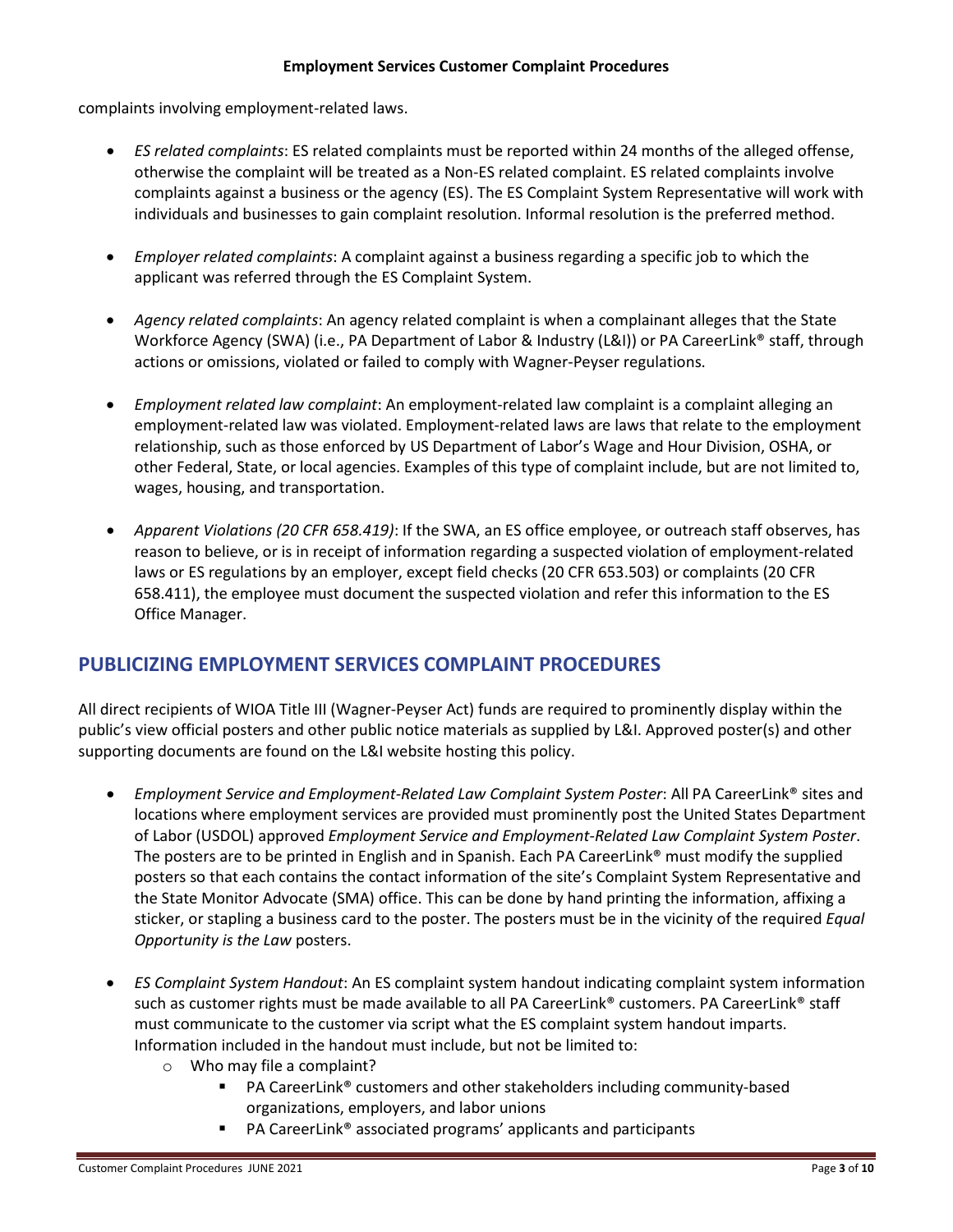- o Examples of complaint types or potential apparent violations
- o Essential complaint filing guidance
- o Time limits
- o Contact information for state-level ES Complaint System Representative and SMA office
- *ES Complaint System Handout Acknowledgement:* Customers are to acknowledge receipt of the ES complaint system handout.

## <span id="page-4-0"></span>**RECEIVING ES COMPLAINTS**

PA CareerLink® sites are the initial point of contact in the complaint process. Complainants may call, write, or email to report a complaint. However, official complaints must be submitted in writing with the complainant's signature. These submissions can be in the form of:

- **IN PERSON:** When a person reports a complaint in person, the Complaint System Representative must:
	- 1. Explain the ES Complaint System;
	- 2. Determine the type of complaint;
	- 3. Direct the complainant to complete the Employment and Training Administration (ETA) 8429 Complaint/Apparent Violation Form and provide assistance if necessary;
	- 4. Ensure the Complaint form is signed by the complainant or their representative;
	- 5. Offer other Employment Services; and,
	- 6. Log the complaint on the Complaint System Log.
- **MAIL:** The ETA 8429 Complaint/Apparent Violation Form is not required for mailed complaints. The written complaints must:
	- 1. Have the complainant's or the complainant's authorized representative's signature; and
	- 2. Give sufficient information to initiate an investigation.

If the letter lacks sufficient information to investigate the complaint, the ES Complaint System Representative must request additional information.

Letters submitted by an attorney representing the complainant are treated like a properly completed complaint form.

- **EMAIL:** When a complaint is received by e-mail, a hard copy letter or email confirming the complaint was received must be sent by the ES Complaint System Representative to the complainant. If the complainant's email lacks sufficient information to investigate the matter expeditiously, the ES Complaint System Representative must request additional information.
- **TELEPHONE:** When a complaint is received by telephone, the complainant must be directed to file the complaint in person using the Complaint Information form, or send a letter describing the complaint by mail or email.

*English Language Learner requirements*: When a complainant is an English Language Learner, all written correspondence with the complainant under part 658, subpart E must include a translation into the complainant's native language.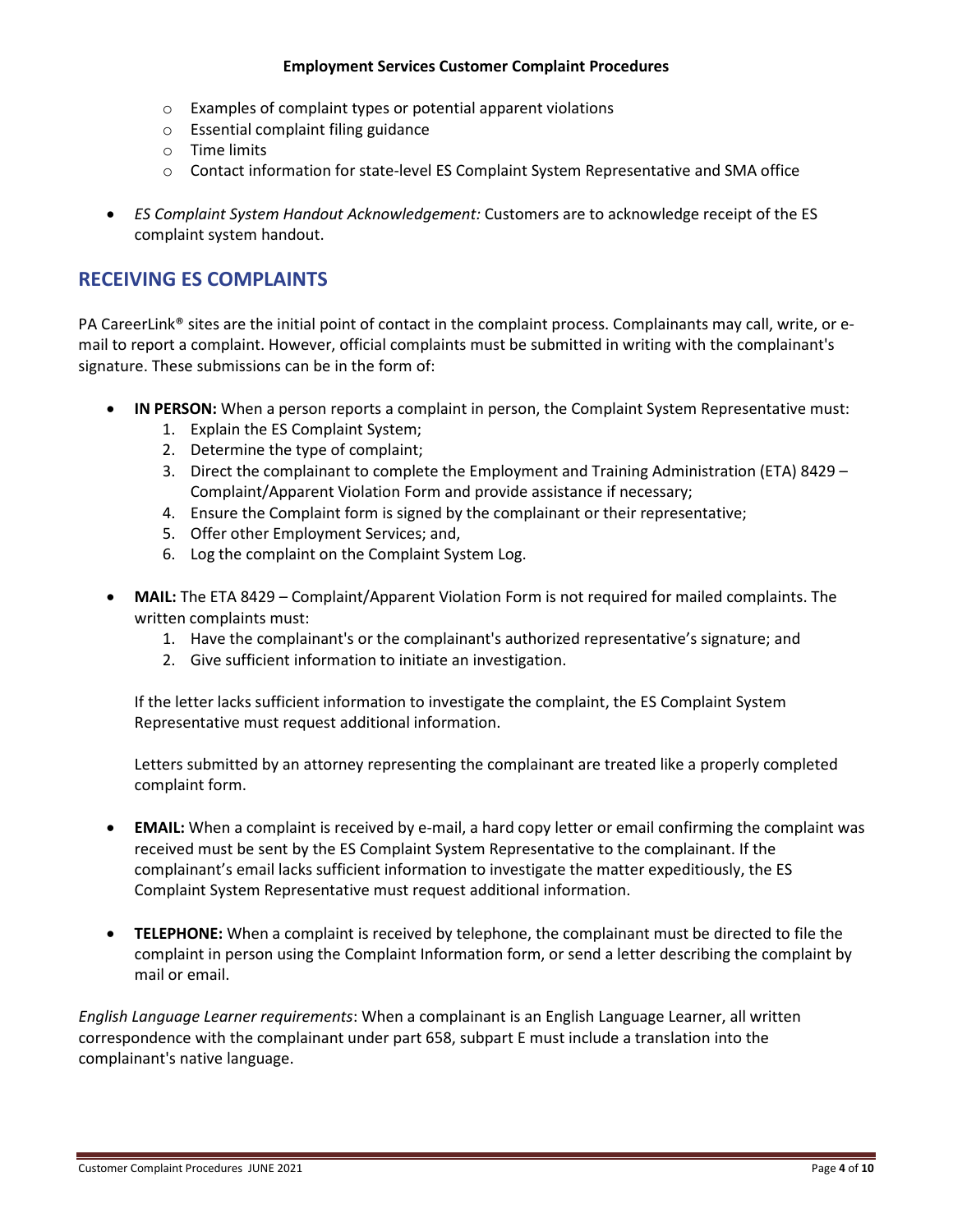*Confidentiality*: The identity of the complainant(s) and any person(s) who furnish information relating to, or assisting in an investigation of a complaint, shall be kept confidential to the maximum extent possible consistent with applicable law. (20 CFR 658.413(6))

*Complaint/Apparent Violation Form*: Wagner-Peyser Act based complaints must be recorded on USDOL'S ETA Complaint/Apparent Violation Form (i.e., Form 8429) or an ETA approved state-modified Complaint/Apparent Violation Form 8429.

*Centralized Complaint Log*: The state-level ES Complaint System Representative will create and maintain a centralized complaint log. The complaint log will list all complaints taken by the local or state-level ES Complaint System Representative. At a minimum, each listed complaint will specify:

- 1. The name of the complainant;
- 2. The name of the respondent (employer or State agency);
- 3. The date the complaint is filed;
- 4. Whether the complaint is by or on behalf of a migrant and seasonal farmworker (MSFW);
- 5. Whether the complaint concerns an employment-related law or the ES regulations; and
- 6. The action taken and whether the complaint has been resolved, including informally. The complaint log also must include action taken on apparent violations.

## <span id="page-5-0"></span>**HANDLING OF A COMPLAINT**

The ES Complaint System Representative must:

- 1. Assist the complainant with completing the Complaint/Apparent Violation Form (ETA 8429) form and provide the complainant a copy of the form.
- 2. If necessary, follow up with an email or letter to request additional information.
- 3. Provide copies of the complaint file to the state-level ES Complaint System Representative.
- 4. A separate file will be maintained for each complaint. Staff must record any correspondence between ES and the complainant and keep documentation in the file.

#### *Key Timeframes:*

- 1. Response
	- a. Non‐MSFWs have 20 days to respond
- 2. Resolution
	- a. Non‐MSFW have 15 business days

All ES related complaints are accepted, designated to the appropriate office, investigated, and resolved when the alleged incident is reported to the ES Complaint System Representative within 24 months of the occurrence. When possible, the ES Complaint System Representative will resolve complaints informally within 15 working days, from when the complaint is received.

When a written and signed complaint is received, the ES Complaint System Representative must:

- 1. Decide the type of complaint (ES and/or employment-related law);
- 2. Decide who should handle the complaint since a complaint can be filed against a PA CareerLink<sup>®</sup>, an employer, or the agency (more than one office). The appearance of a conflict of interest (real or perceived) must be avoided; if in doubt, contact the state-level ES Complaint System Representative.
	- a. Complaints against a business are handled by the ES Complaint System Representative in the business' local PA CareerLink® office.
	- b. Complaints against a PA CareerLink® are handled by the ES Complaint System Representative in the local PA CareerLink® in question.
	- c. Complaints against L&I are handled by the state-level ES Complaint System Representative.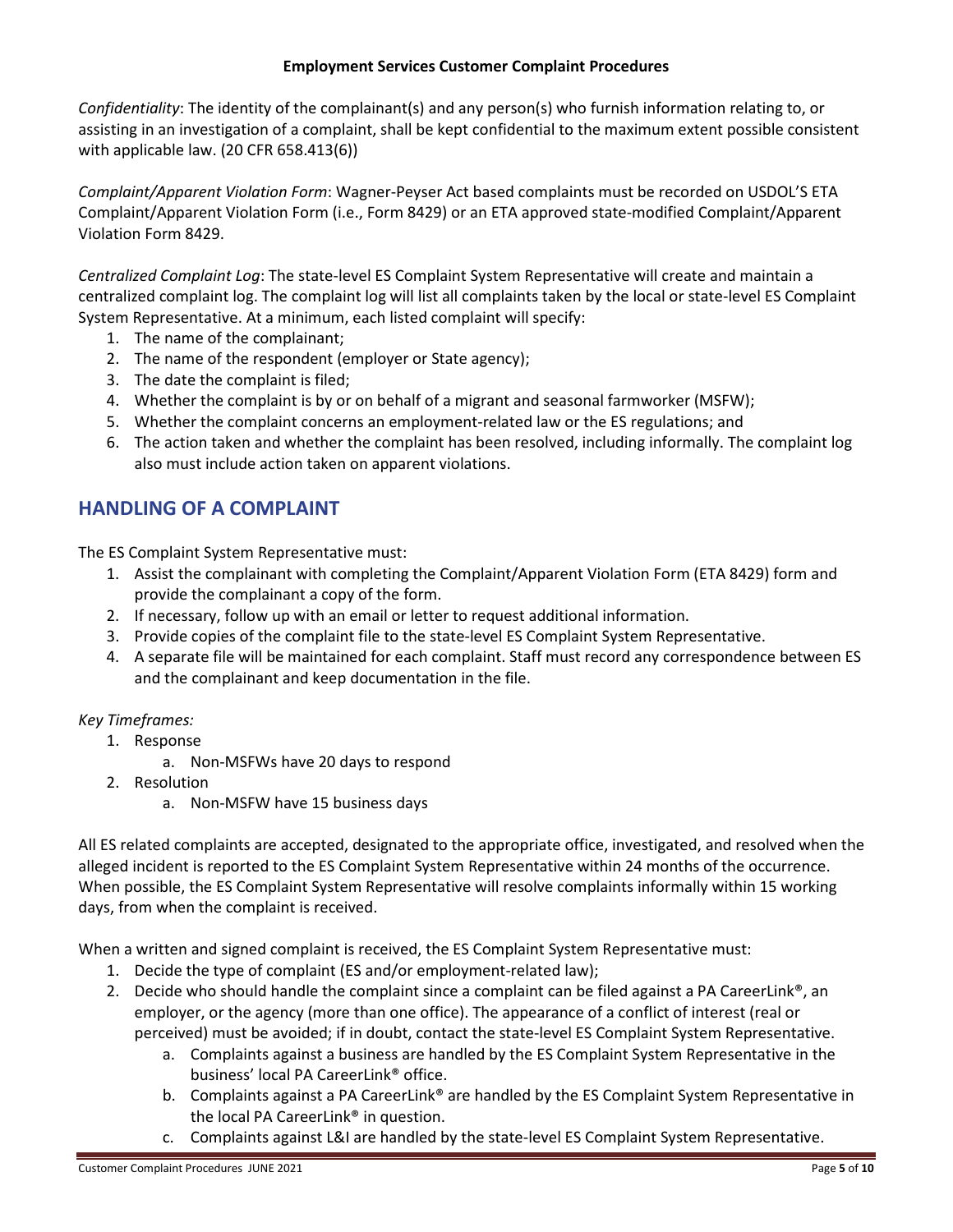Copies of all complaints should be forwarded to the state-level ES Complaint System Representative.

A request for a hearing can be made by either a complainant who is not satisfied with the outcome of their complaint, or by a business who has had, or is in danger of having, ES services discontinued. The request must be made in writing and contain the complainant or business signature within 20 days of receiving a notification of the result. The hearing will be conducted within 30 days of the request unless all interested parties waive the time limit in writing.

All hearings are handled by either L&I's local or state-level ES Complaint System Representative depending on who is responsible for the complaint.

A complainant may file an appeal if no decision is reached within 60 days. Either party may appeal if dissatisfied with the local hearing decision. A decision made at the local level may be appealed if:

- A decision on a grievance or complaint at the local level has not been reached within 60 days of receipt of the grievance or complaint, or within 60 days of receipt of the request for appeal of a local level grievance and either party appeals to the State; or
- A decision on a state level grievance or complaint has been reached and either party is dissatisfied with the local hearing decision.

Appeals made under state level must be filed within 60 days of the receipt of the decision being appealed. Appeals made under local level must be filed within 120 days of the filing of the grievance with the State, or the filing of the appeal of a local grievance with the State.

The State must make a final decision on an appeal from a local or a state level no later than 60 days after receiving the appeal. The complaint has a right to appeal a state decision to the Secretary of Labor. These appeals must be filed within 60 days of the receipt of the decision being appealed or 120 days of the filing of the grievance with the state or filing of the appeal of a local grievance with the state.

- All appeals must be submitted by certified mail, return receipt requested, to the: Secretary, U.S. Department of Labor, 200 Constitution Ave. NW, Washington, DC 20210, Attention: ASET.
- A copy of the appeal must be simultaneously provided to the appropriate ETA Regional Administrator and the opposing party.

All local level appeals will be handled by the Assistant Regional Director for the area in which the appeal is made. All state level appeals will be handled by the Regional Director.

For appeals to USDOL, the Secretary must make a final decision on an appeal from a local or a state level no later than 120 days after receiving the appeal. Appeals made under State level must be filed within 60 days of the receipt of the decision being appealed. Appeals made under local level must be filed within 120 days of the filing of the grievance with the State, or the filing of the appeal of a local grievance with the State.

• All appeals must be submitted by certified mail, return receipt requested, to the: Secretary, U.S. Department of Labor, 200 Constitution Ave. NW, Washington, DC 20210, Attention: ASET.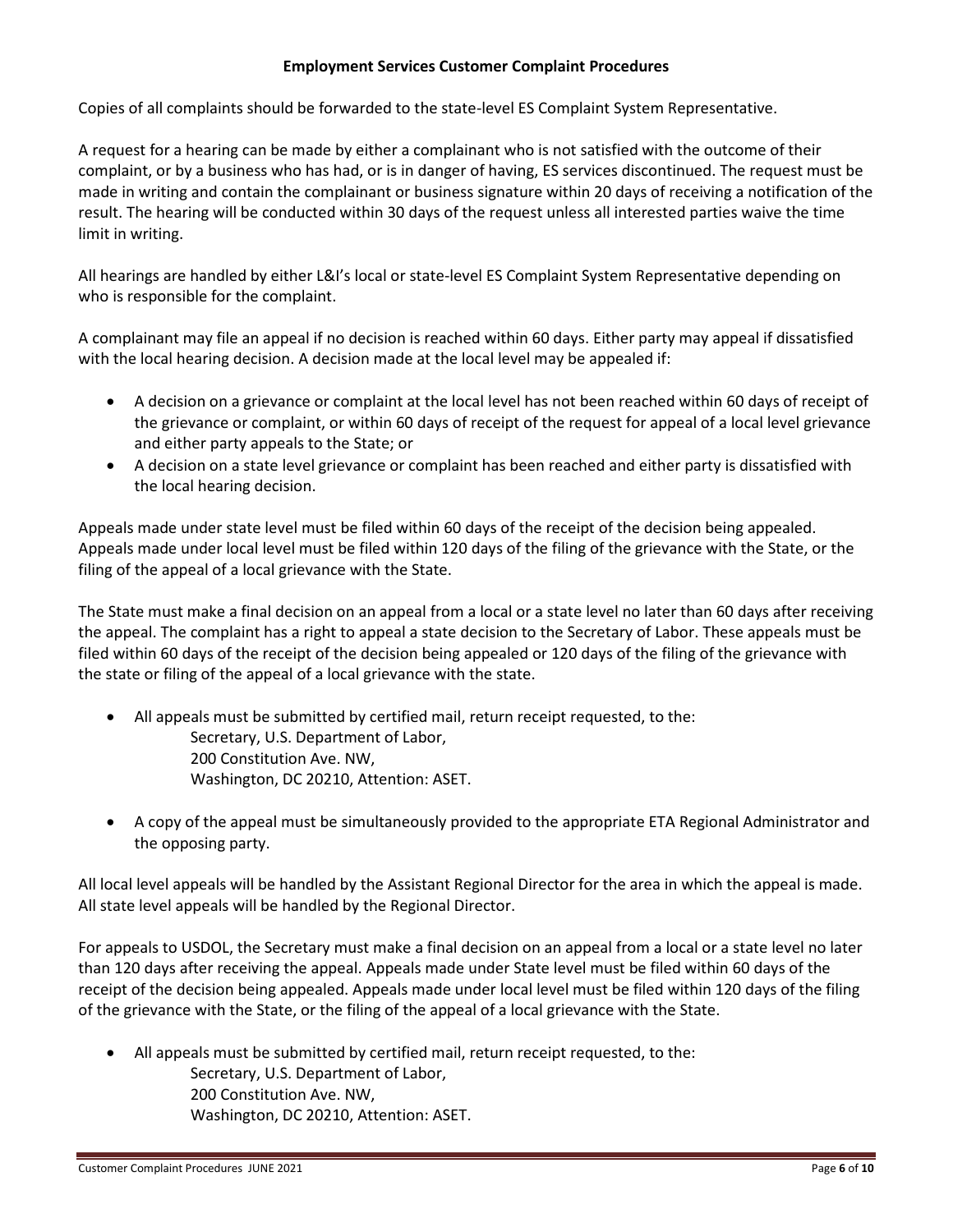• A copy of the appeal must be simultaneously provided to the appropriate ETA Regional Administrator and the opposing party.

**NOTE:** For clarity, it must be stated that an administrative hearing is not the same as a Court of Law. Technical rules of evidence *do not apply*. It is up to the local ES Complaint Specialist to follow principles and procedures that are designed to assure credible evidence that can be tested through cross- examination.

# <span id="page-7-0"></span>**COMPLAINT RESOLUTION**

If resolution is not achieved at the local area level within the allotted time frame, the complaint must be forwarded to the state-level ES Complaint System Representative. The state-level ES Complaint System Representative will make a determination, within 20 working days, based on the results of the investigation conducted by the local level ES Complaint System Representative and/or ES Office Manager. Once a determination is made, the state-level ES Complaint System Representative will generate a determination letter and send a copy to the complainant and the respondent via certified U.S. Postal Service.

Complaints will be considered resolved when the complainant expresses satisfaction with the investigation and outcome in writing, or:

- The complainant chooses not to elevate the complaint to the next level of review.
- The complainant or the complainant's authorized representative fails to respond to a request for information within 20 working days (a request for additional information is given in writing by the ES Complaint System Representative).
- The complainant exhausts all available options for review.
- A final determination has been made by the enforcement agency to which the complainant was referred.

## <span id="page-7-1"></span>**DOCUMENTING COMPLAINTS AND FILE MAINTENANCE/RECORD KEEPING**

In addition to investigating the complaints and documenting all correspondence, conversations, and activities, the ES Complaint System Representative must also log all complaints on the ES Complaint System/Apparent Violation Logs.

The ES Complaint System/Apparent Violation Logs are spreadsheets used by all local offices to log complaints that are made. Every box on the form must be completed for each complaint. The log will be submitted to the state-level ES Complaint System Representative on the 10th day of the first month following the end of the quarter. In the event no complaints have been made in any quarter, the ES Complaint System Representative still must submit a report indicating zero complaints for that quarter.

Discrimination complaints must also be logged on the ES Complaint System/Apparent Violation Logs. Immediately after the complaint is logged, it must be referred to the local area Equal Opportunity (EO) Officer. Enter "referred to EO Officer" in the *Action* section of the log.

**Note:** The ES Complaint System/Apparent Violation Logs can be submitted to the state-level Complaint System Representative via email.

A separate folder for each ES complaint and each Employment-Related Law complaint must be maintained. Original copies of all correspondence sent to the complainant must be filed in each folder.

Documentation may include but is not limited to:

• Complaint/Apparent Violation Form (ETA 8429) or written complaint if not taken on Form ETA 8429,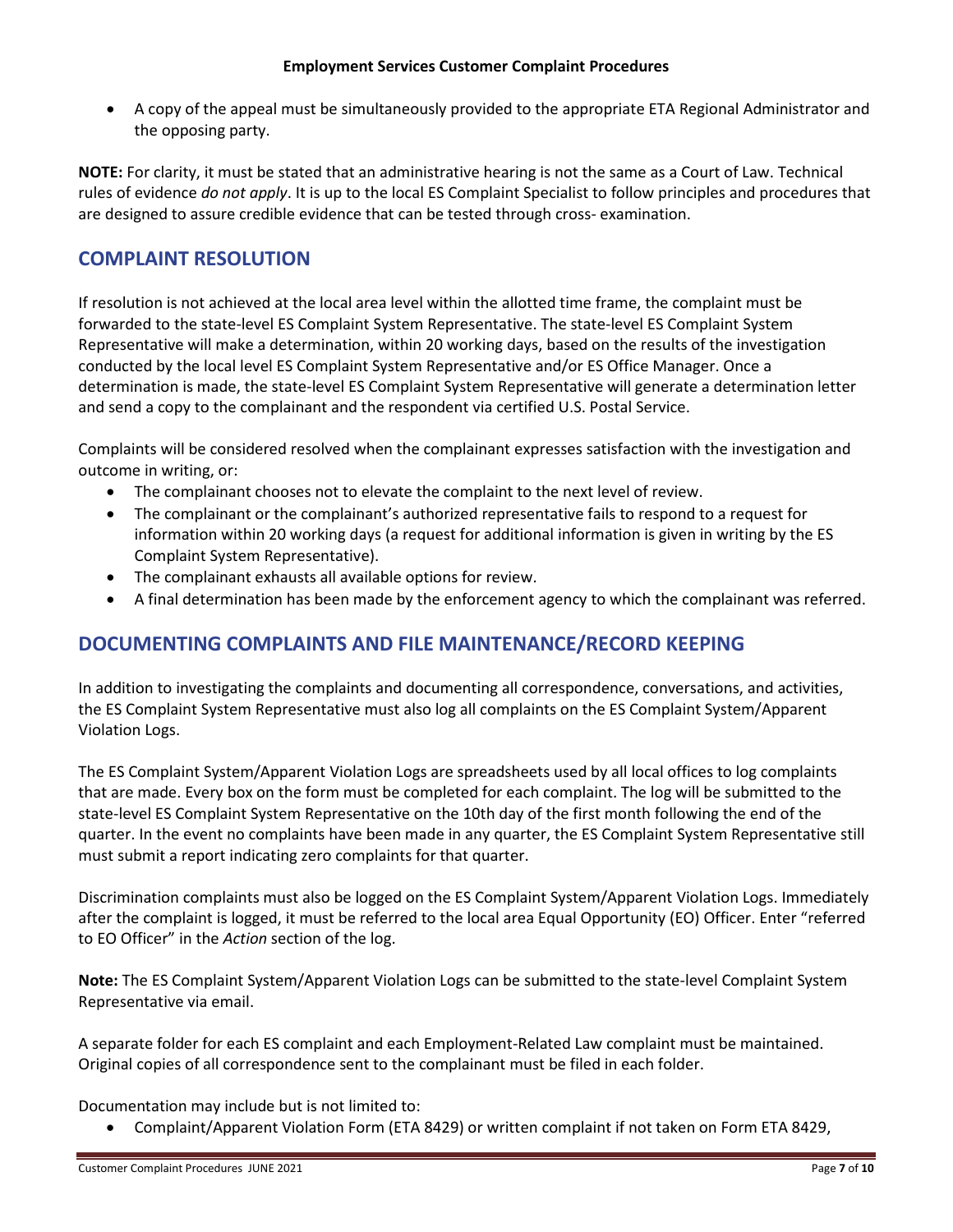- Phone calls,
- Email logs and notes,
- Requests for additional information,
- ES Compliant referrals, and
- Any additional correspondence.

Only factual information will be recorded in the files. ES Complaint System Representatives must be diligent in not recording any personal opinions regarding the complaint or the complainant in the file.

Each folder will be identified in the following manner: Last Name, First Name of complainant.

All records associated with an ES complaint, paper or electronic, must be kept three (3) full years from the date of the last report of the Wagner-Peyser program.

## <span id="page-8-0"></span>**MONITORING**

ES complaints can be reviewed by state or federal monitors. Current state monitoring tools will be reviewed, and if necessary, enhanced to include among other items, that new PA CareerLink® on-site customers have been given the ES Customer Complaint System Handouts, local office staff are aware of the ES Complaint System and are following state and local policy and procedures, and that the process of recording and reporting written customer complaints is working as intended.

## <span id="page-8-1"></span>**NON-EMPLOYMENT SERVICES COMPLAINTS**

Migrant and Seasonal Farmworker (MSFW) - *Services to Migrant and Seasonal Farmworkers Report, ETA Form 5148:* The SWA is required to compile, reconcile, and submit to the USDOL Regional Office the quarterly *Services to Migrant and Seasonal Farmworkers Report, ETA Form 5148*. Within 1 month after the end of the calendar quarter, ES office managers must ensure the statewide complaint system log is current. BWPO's ES Complaint System Representative will consult with the SMA to ensure the newly completed Form 5148 is accurate. BWPO's Complaint System Representative will verify the complaint system log is current and inform the BWPO Director the log is current and ready for submission. A copy of the completed form will be provided to the SMA.

*Recruitment of US Workers:* Employers must ensure that there are not sufficient U.S. workers qualified and available to perform the labor involved in the petition for H-2A and H-2B and that employment of the foreign worker will not have an adverse effect on the wages and working conditions of similarly employed U.S. workers.

Instances of qualified U.S. workers not being hired should be handled as Apparent Violations.

*Apparent Violations*: Apparent Violations are intended for MSFW only. An Apparent Violation occurs when any ES staff observes, has reason to believe, or is in receipt of information regarding a suspected violation of employment‐related laws or Wagner‐Peyser regulations by a business. Documentation of the suspected violation can be as simple as a memorandum describing the suspected violation.

When the business has placed a job order with ES in the past 12 months, the ES Complaint System Representative will immediately refer the Apparent Violation to the SMA for investigation and resolution. Upon notification, the business will have five working days to remedy the situation. When there is no remedy after the fifth working day, the SMA will initiate discontinuation of services to the business.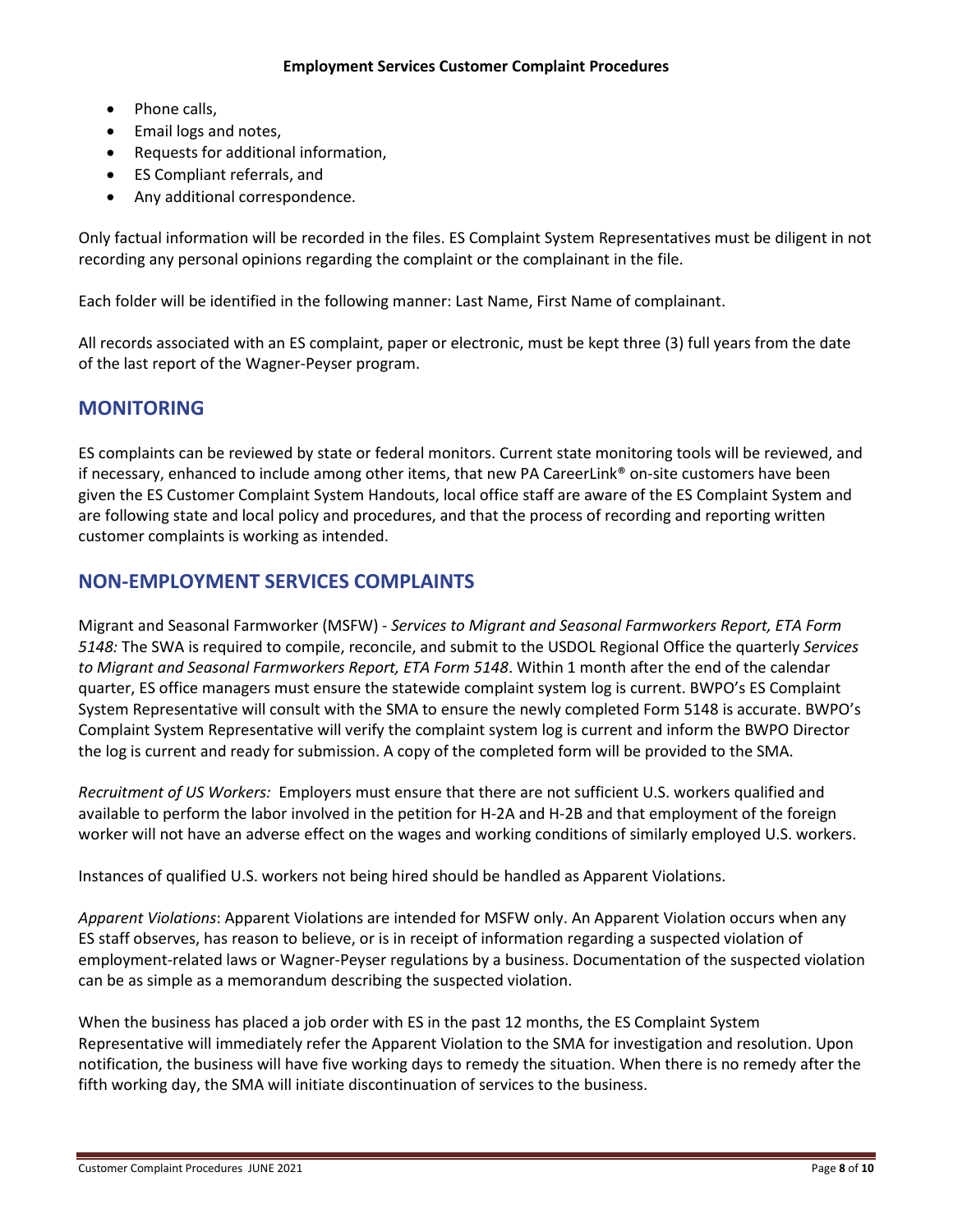When the business has not placed a job order in the past 12 months, the ES Complaint System Representative will refer the violation to the SMA.

The ES Complaint System Representative and the SMA must record all apparent violations identified by ES staff on the Apparent Violation Log. The Log must be completed in its entirety for each violation logged. Terms such as "N/A" or "unknown" will not be accepted.

Non-Employment Services (ES) Complaint Referral - During operations, ES Complaint System Representatives may collect Non-ES complaints. Non-ES complaints can be delineated into sub-groups. Depending upon the nature of the complaint, the complaint(s) may be referred to appropriate PA CareerLink<sup>®</sup> program partner(s), the local area EO Officer or referred to other local area organizations that may be of assistance to the complainant (e.g., consumer advocate or legal aid entities). Non-ES complaint types each have distinct recording, resolution, and appeal procedures as well as different time frames to act and complete the resolution associated with them.

ES Complaint System Representatives will promptly refer non-Wagner-Peyser-based complaints to the PA CareerLink® respondent(s) associated with resolving the complaint if the program is so noted in this policy (see below). ES Complaint System Representatives may refer collected PA CareerLink® partner programs or service providers complaints not represented on the list to the PA CareerLink® Operator. This policy does not apply to complaints associated with WIOA's Title I Job Corps program; ES Complaint System Representatives will provide customers the local area Job Corps contact information.

ES Complaint System Representatives may directly refer complaints to the following partner programs:

- *WIOA Title I*: Complaints alleging violations under WIOA Title I programs will be referred to the PA CareerLink® Operator.
- *WIOA Title III*: Complaints alleging violations under Wagner-Peyser Act programs will be either resolved locally by the ES Complaint System Representative or referred to the state-level ES Complaint System Representative. If the complainant is deemed an agricultural-based worker, employer, or entity, the complaint will be referred to the SMA.
- *Trade Act*: Complaints alleging violations under the Trade Act will be referred either to local office staff assigned to the Trade Act program or to the state-level Trade Act program manager.
- *Unemployment Insurance*: Complaints alleging violations under the Unemployment Insurance program will be referred to L&I's Office of Unemployment Compensation, Customer Service Unit.
- *Veterans*: Complaints by veterans alleging employer violations of the mandatory listing requirements under 38 U.S.C. 4212 will be referred either to the local office Complaint System Representative or to the State-level ES Complaint System Representative.
- *Office of Equal Opportunity*, or OEO: Complaints regarding WIOA Title I Section 188 or 29 CFR 38 violations shall be referred to OEO promptly.

Employment Related Law Complaints - When a written and signed complaint is received and identified as an Employment-related law complaint the ES Complaint System Representative must:

- 1. For non‐MSFW complaints:
	- a. Refer immediately to the appropriate enforcement agency;
	- b. Inform complainant or their representative where the complaint has been referred to in writing; and,
	- c. Log the complaint on the Complaint/Apparent Violation Log.
- 2. For MSFW complaints:
	- a. Refer complaint to SMA;
	- b. Offer to refer MSFW to other employment services should the MSFW be interested;